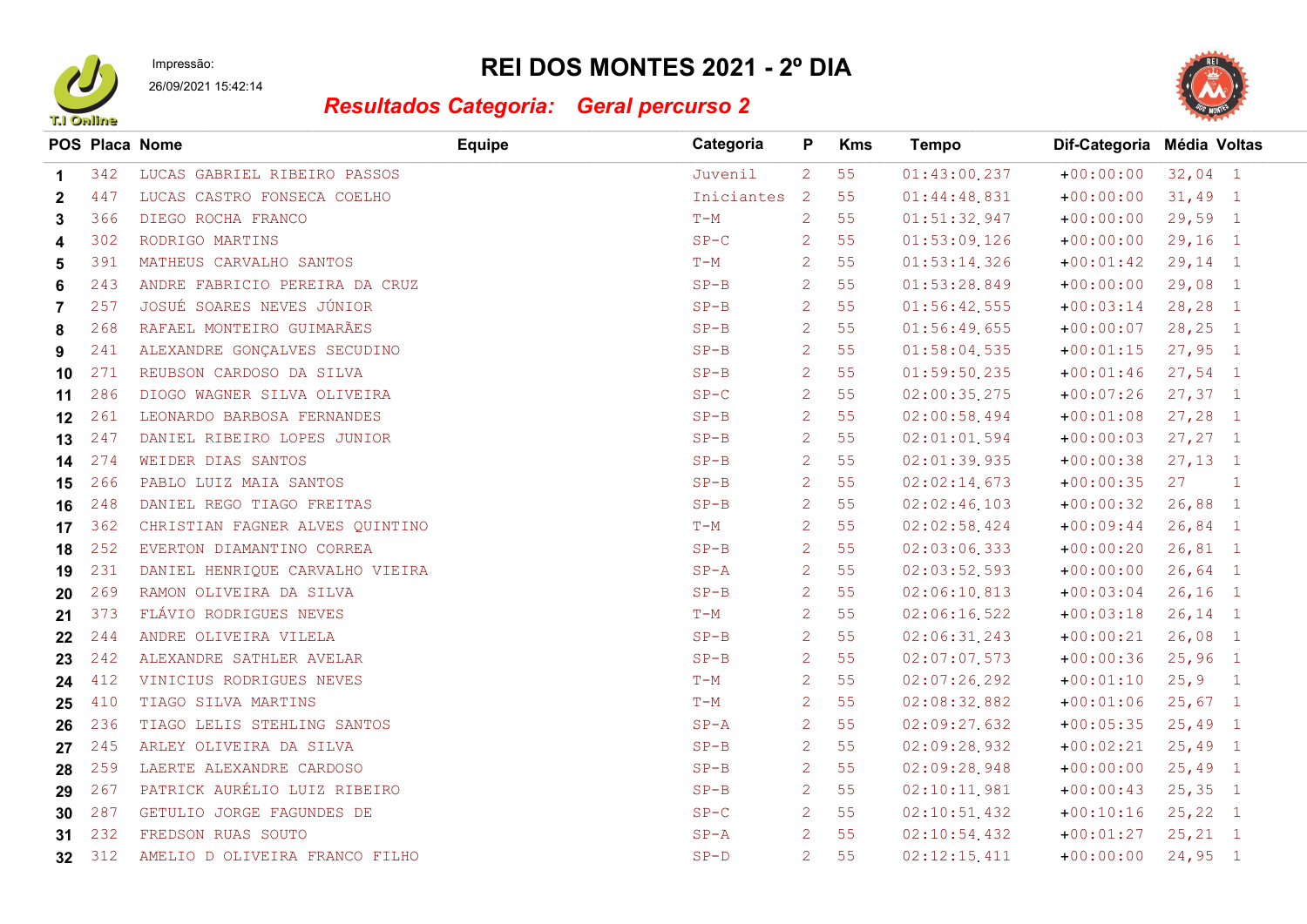| 33     | 297    | MARCELO FELIPE GUSMÃO SANTIAGO      | $SP-C$     | 2                         | 55 | 02:13:25.582   | $+00:02:34$ 24,73 1 |            |              |
|--------|--------|-------------------------------------|------------|---------------------------|----|----------------|---------------------|------------|--------------|
| 34     | 254    | FELISBERTO ROCHA GOMES              | $SP-B$     | 2                         | 55 | 02:13:26.382   | $+00:03:15$         | $24,73$ 1  |              |
| 35     | 216    | HIGOR SANTOS PEREIRA/HANNA          | $D-L$      | 2                         | 55 | 02:13:36.901   | $+00:00:00$         | 24,7       | $\mathbf{1}$ |
| 36     | 216    | HANNA IZABELA PEREIRA/HIGOR         | $D-L$      | 2                         | 55 | 02:13:37.100   | $+00:00:01$         | 24,7       | -2           |
| 37     | 235    | PEDRO FRANCO RIBEIRO                | $SP - A$   | 2                         | 55 | $02:14:57$ 171 | $+00:04:03$         | $24, 45$ 1 |              |
| -38    | 276    | LUIZ FERNANDO PEREIRA DE FREITAS    | $SP-B$     | 2                         | 55 | 02:15:27.302   | $+00:02:01$         | $24, 36$ 1 |              |
| 39     | 386    | LUCAS BARROS XAVIER                 | $T-M$      | 2                         | 55 | 02:15:48.221   | $+00:07:16$         | $24, 3$ 1  |              |
| 40     | 250    | DANILO ROCHA MENEZES                | $SP-B$     | 2                         | 55 | 02:16:46.381   | $+00:01:19$         | $24, 13$ 1 |              |
| 41     | 240    | ALAN COUTINHO ALMEIDA               | $SP-B$     | 2                         | 55 | 02:16:55.790   | $+00:00:09$         | 24,1       | $\mathbf{1}$ |
| 42     | 446    | IAN PEREIRA MENDES                  | Iniciantes | $\overline{2}$            | 55 | 02:17:13.11    | $+00:01:06$         | $24,05$ 1  |              |
| 43     | 305    | WANDERSON MENDES AQUINO             | $SP-C$     | 2                         | 55 | 02:18:26.480   | $+00:05:01$         | $23,84$ 1  |              |
| 44     | 316    | CLAUDIO MENDES TOURINHO             | $SP-D$     | 2                         | 55 | 02:20:25.400   | $+00:08:10$         | $23,5$ 1   |              |
| 45     | 304    | RÔMULO EDUARDO BRITO MESSIAS        | $SP-C$     | 2                         | 55 | 02:20:44.720   | $+00:02:18$         | $23, 45$ 1 |              |
| 46     | 281    | ALAN BARBOSA FERREIRA               | $SP-C$     | 2                         | 55 | 02:20:56.630   | $+00:00:12$         | $23, 42$ 1 |              |
| 47     | 357    | APARECIDO MAXIMO PEREIRA            | $T-M$      | 2                         | 55 | 02:21:00.639   | $+00:05:12$         | $23, 4$ 1  |              |
| 48     | 283    | CRISTIANO SENA                      | $SP-C$     | 2                         | 55 | 02:21:18.260   | $+00:00:22$         | $23,35$ 1  |              |
| 49     | 323    | JORGE DURAES DE ALKIMIM MOTA        | $SP-D$     | 2                         | 55 | 02:21:49.891   | $+00:01:24$         | $23, 27$ 1 |              |
| 50     | 253    | FABIN                               | $SP-B$     | 2                         | 55 | 02:22:08.210   | $+00:05:13$         | $23, 22$ 1 |              |
| 51     | 315    | CLAUDIO KLEBER FERREIRA COSTA       | $SP-D$     | 2                         | 55 | 02:22:53.249   | $+00:01:04$         | $23,1$ 1   |              |
| 52     | 356    | ANDRE AQUINO MENDES                 | $T-M$      | 2                         | 55 | 02:23:09.670   | $+00:02:09$         | $23,05$ 1  |              |
| 53     | 341    | GEORGE MARQUES LOPES OLIVEIRA       | Juvenil    | 2                         | 55 | 02:24:25.240   | $+00:41:25$         | $22,85$ 1  |              |
| 54     | 290    | HUGO FERREIRA DA FONSECA            | $SP-C$     | 2                         | 55 | 02:24:42.760   | $+00:03:24$         | $22,81$ 1  |              |
| 55     | 321    | SILVIO JULIO ALEIXO                 | $SP-D$     | 2                         | 55 | 02:24:54.780   | $+00:02:01$         | $22,77$ 1  |              |
| 56     | 288    | MARCOS AURELIO MEIRA DA SILVA       | $SP-C$     | 2                         | 55 | 02:25:42.259   | $+00:01:00$         | $22,65$ 1  |              |
| 57     | 359    | ARTUR VIEIRA MENDES                 | $T-M$      | 2                         | 55 | 02:27:15.639   | $+00:04:06$         | $22, 41$ 1 |              |
| 58     | 409    | THIAGO PÊGO                         | $T-M$      | 2                         | 55 | 02:27:27.50    | $+00:00:12$         | $22,38$ 1  |              |
| 59     | 285    | DAYBSON SILVA ANDRADE               | $SP-C$     | 2                         | 55 | 02:27:37.449   | $+00:01:55$         | $22, 36$ 1 |              |
| 60     | 379    | JEFFERSON DIEGO DE JESUS            | $T-M$      | 2                         | 55 | 02:27:47.59    | $+00:00:20$         | $22, 33$ 1 |              |
| 61     | 260    | LEANDRO COELHO NASCIMENTO           | $SP-B$     | 2                         | 55 | 02:29:47.500   | $+00:07:39$         | $22,03$ 1  |              |
| 62     | 383    | JUSTINO DE BRITO SALES              | $T-M$      | 2                         | 55 | 02:32:59.678   | $+00:05:12$         | $21,57$ 1  |              |
| 63 376 |        | GILBERTO BATISTA MEDEIROS           | $T-M$      | 2                         | 55 | 02:33:00.379   | $+00:00:01$ 21,57 1 |            |              |
|        |        | 64 377 HANDREY VINÍCIUS ROCHA SOUZA | $T-M$      | $\overline{2}$            | 55 | 02:33:15.198   | $+00:00:15$ 21,53 1 |            |              |
| 65     | 313    | ANDRÉ FERNANDO DA SILVA             | $SP-D$     | 2                         | 55 | 02:34:41.349   | $+00:09:47$ 21,33 1 |            |              |
| 66 378 |        | JAIRO SOARES FELICIO                | $T-M$      | 2                         | 55 | 02:34:42.50    | $+00:01:27$         | $21,33$ 1  |              |
| 67 311 |        | ALEX FABIAN MENDES XAVIER           | $SP-D$     | 2                         | 55 | 02:35:09.288   | $+00:00:28$ 21,27 1 |            |              |
| 68     | 292    | JOMERSON ANTUNES ALVES              | $SP-C$     | 2                         | 55 | 02:35:10.188   | $+00:07:33$         | $21, 27$ 1 |              |
|        | 69 294 | LEONARDO VIANA LANA                 | $SP-C$     | $\mathbf{2}^{\mathsf{I}}$ | 55 | 02:35:10.689   | $+00:00:00$         | $21, 27$ 1 |              |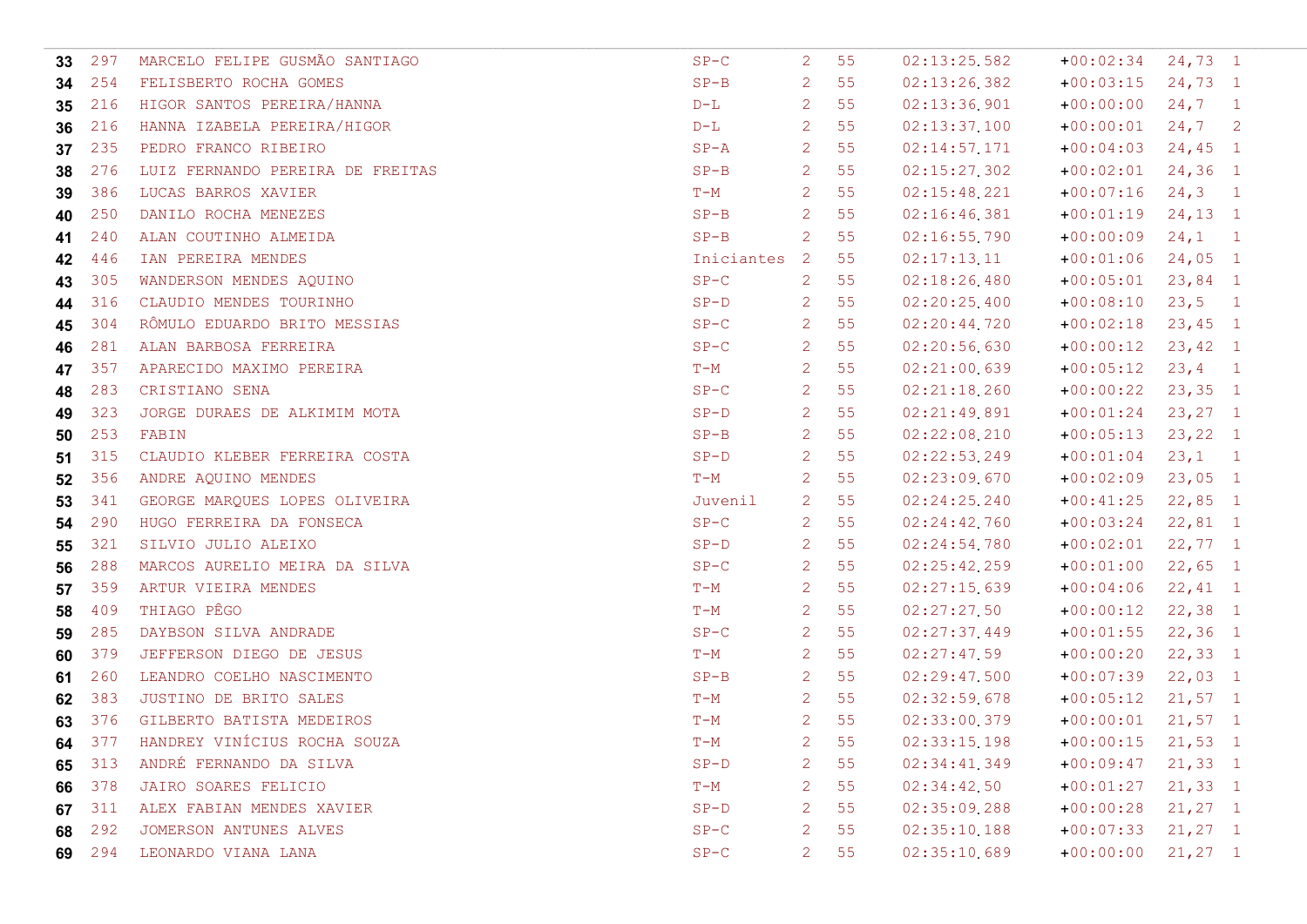| 70      | 218     | ROSILENE XAVIER DOS               | $D-L$      | 2                | 55   | 02:35:50.119 | $+00:22:13$         | $21,18$ 1  |                |
|---------|---------|-----------------------------------|------------|------------------|------|--------------|---------------------|------------|----------------|
| 71      | 218     | LOURIVAL AQUILES HONORATO         | $D-L$      | 2                | 55   | 02:36:28.237 | $+00:00:38$         | $21,09$ 2  |                |
| 72      | 360     | BERNARDO SILVA PENA DE SOUZA      | $T-M$      | 2                | 55   | 02:37:09.8   | $+00:02:27$         | 21         | $\blacksquare$ |
| 73      | 296     | MARCELO DURÃES DE ALKIMIM MOTA    | $SP-C$     | 2                | 55   | 02:37:51.237 | $+00:02:41$         | $20, 91$ 1 |                |
| 74 414  |         | WALLISON PEREIRA DOS SANTOS       | $T-M$      | 2                | 55   | 02:39:09.517 | $+00:02:00$         | $20, 74$ 1 |                |
| 75      | 427     | BRUNA GEORGIA DE OLIVEIRA GOMES   | $T-F$      | 2                | 55   | 02:39:15.227 | $+00:00:00$         | $20, 72$ 1 |                |
| 76      | 258     | JULIANO RIBEIRO DOS SANTOS        | $SP-B$     | 2                | 55   | 02:40:19.107 | $+00:10:32$         | $20,58$ 1  |                |
| 77      | 272     | SAMUEL FRANKLIN FERNANDES         | $SP-B$     | 2                | 55   | 02:40:34.227 | $+00:00:15$         | $20,55$ 1  |                |
| 78      | 365     | DERALDO HENRIQUE ALVES SANTANA    | $T-M$      | 2                | 55   | 02:40:38.727 | $+00:01:29$         | $20,54$ 1  |                |
| 79      | 352     | ADELSON BATISTA MAGALHAES FILHO   | $T-M$      | 2                | 55   | 02:42:10.817 | $+00:01:32$         | $20, 35$ 1 |                |
| 80      | 416     | WEMERSON MENDES DE OLIVEIRA       | $T-M$      | 2                | 55   | 02:44:57.376 | $+00:02:47$         | $20,01$ 1  |                |
| 81      | 317     | DEICOLA COELHO FILHO              | $SP-D$     | 2                | 55   | 02:45:59.747 | $+00:10:50$         | $19,88$ 1  |                |
| 82      | 291     | JOÃO PAULO CAIRES NASCIMENTO      | $SP-C$     | 2                | 55   | 02:48:54.406 | $+00:11:03$         | $19,54$ 1  |                |
| 83      | 381     | JOSÉ LOPES DE ARAÚJO              | $T-M$      | 2                | 55   | 02:49:50.565 | $+00:04:53$         | $19,43$ 1  |                |
| 84      | 320     | SIDNEY PEREIRA DE SOUZA           | $SP-D$     | 2                | 55   | 02:51:00.36  | $+00:05:01$         | $19,3$ 1   |                |
| 85      | 318     | JIULLIANO CARLOS LOPES MENDES     | $SP-D$     | 2                | 55   | 02:51:54.786 | $+00:00:54$         | 19,2       | $\blacksquare$ |
| 86      | 395     | MORACI JOSÉ RIBEIRO NETO          | $T-M$      | 2                | 55   | 02:52:38.526 | $+00:02:48$         | $19,12$ 1  |                |
| 87      | 387     | HUGO LEONARDO MARTINS             | $T-M$      | 2                | 55   | 02:52:38.730 | $+00:00:00$         | $19,12$ 1  |                |
| 88      | 415     | WELLINTON APARECIDO DE JESUS      | $T-M$      | 2                | 55   | 02:53:19.165 | $+00:00:41$         | $19,04$ 1  |                |
| 89      | 433     | MARILENE MATOS DA LUZ FERNANDES   | $T-F$      | 2                | 55   | 02:54:28.246 | $+00:15:13$         | $18, 91$ 1 |                |
| 90      | 411     | VALDIR AFONSO FERNANDES           | $T-M$      | 2                | 55   | 02:54:29.746 | $+00:01:10$         | $18, 91$ 1 |                |
| 91      | 355     | ALEXANDRE NUNES DURÃES            | $T-M$      | 2                | 55   | 02:55:30.906 | $+00:01:01$         | $18,8$ 1   |                |
| 92      | 394     | MAURICIO TUPINA                   | $T-M$      | 2                | 55   | 02:59:37.555 | $+00:04:07$         | $18,37$ 1  |                |
| 93      | 322     | STANLEY SCHETTINO                 | $SP-D$     | 2                | 55   | 03:00:40.14  | $+00:08:46$         | $18,27$ 1  |                |
| 94      | 282     | ANDERSON VINÍCIUS DE QUEIROZ      | $SP-C$     | 2                | 55   | 03:00:40.825 | $+00:11:46$         | $18,27$ 1  |                |
| 95      | 400     | PAULO ELIAS VIEIRA                | $T-M$      | 2                | 55   | 03:00:44.925 | $+00:01:07$         | $18, 26$ 1 |                |
| 96      | 277     | MICHAEL DAVID RAMOS DOS SANTOS    | $SP-B$     | 2                | 55   | 03:03:57.534 | $+00:23:23$         | 17,94 1    |                |
| 97      | 445     | GABRIEL FILIPE MARQUES VERÍSSIMO  | Iniciantes | $\overline{2}$   | 55   | 03:06:04.644 | $+00:48:51$         | $17,74$ 1  |                |
| 98      | 57      | ROGERIO PIRES                     | $Op-C$     | -2               | 75   | 03:11:08.845 | $+00:00:31$         | $23,54$ 1  |                |
| 99      | 319     | KELINGTON MENDES MOTA             | $SP-D$     | 2                | 55   | 03:13:13.193 | $+00:12:33$         | $17,08$ 1  |                |
| 100 289 |         | HUGO DAMASO SOARES                | $SP-C$     | $\overline{2}$   | 55   | 03:13:14.194 | $+00:12:34$ 17,08 1 |            |                |
|         |         | 101 215 FRANCIEL VIRGINIO/ISADORA | $D-L$      |                  | 2 55 | 03:14:15.273 | $+00:37:47$ 16,99 1 |            |                |
| 102 215 |         | ISADORA OLIVEIRA                  | $D-L$      | 2                | 55   | 03:14:15.973 | $+00:00:00$ 16,99 2 |            |                |
| 103 127 |         | HUGO ARAUJO                       | $Op-B$     | 2                | 75   | 03:17:59.163 | $+00:00:09$ 22,73 1 |            |                |
| 104 406 |         | RODRIGO FERNANDES GOMES           | $T-M$      | 2                | 55   | 03:19:05.252 | $+00:18:21$ 16,58 1 |            |                |
| 105 429 |         | ISABELA BEATRIZ ALENCAR LOYOLA    | $T-F$      | 2                | 55   | 03:22:39.712 | $+00:28:11$ 16,28 1 |            |                |
|         | 106 300 | RAMON DE CARVALHO GUIMARÃES       | $SP-C$     | $2 \overline{ }$ | 55   | 03:28:08.672 | $+00:14:54$ 15,86 1 |            |                |